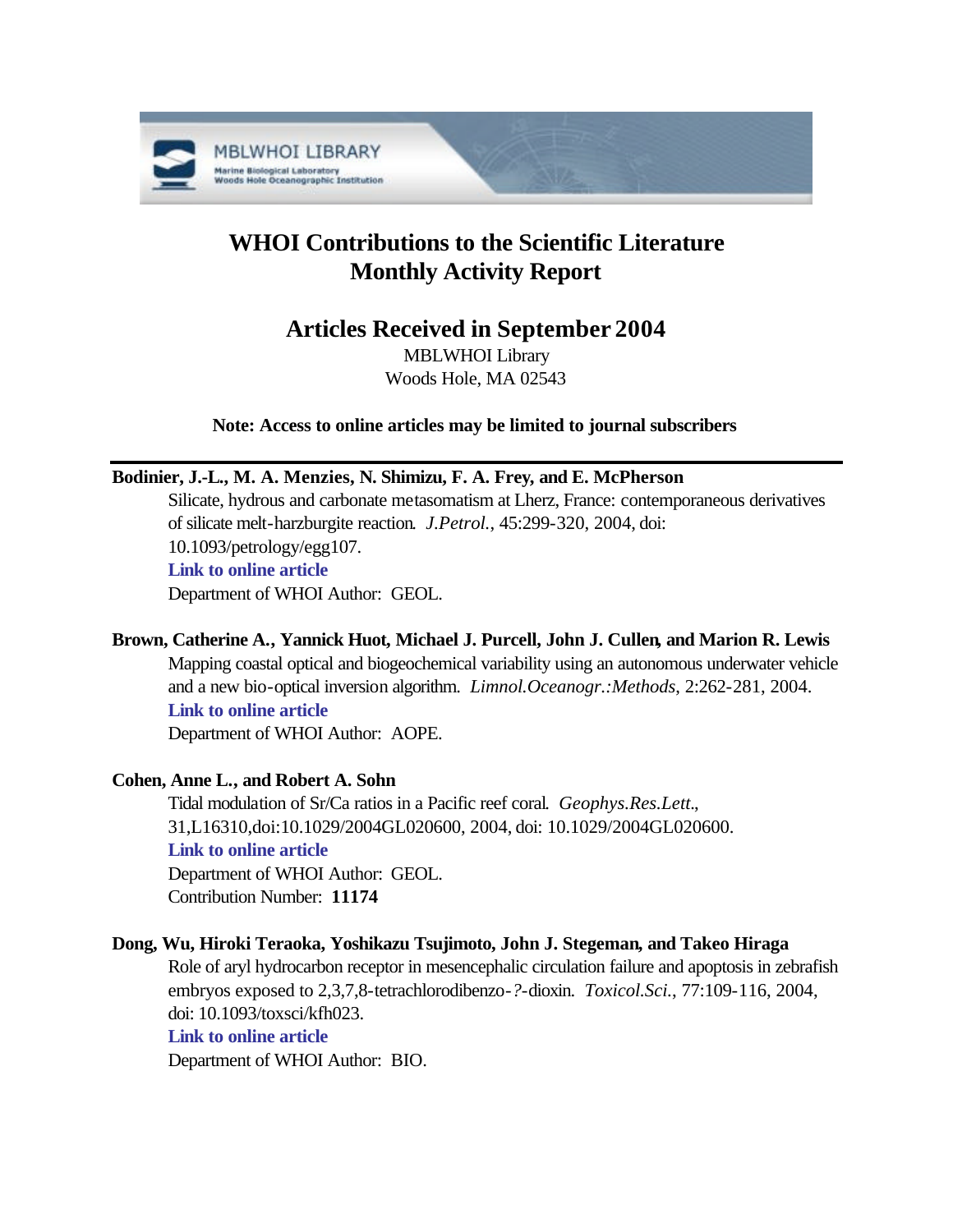#### **Edson, J. B., C. J. Zappa, J. A. Ware, W. R. McGillis, and J. E. Hare**

Scalar flux profile relationships over the open ocean. *J.Geophys.Res.*, 109,C08S09,doi:10.1029/2003JC001960, 2004, doi: 10.1029/2003JC001960. **[Link to online article](http://dx.doi.org/10.1029/2003JC001960)** Department of WHOI Author: AOPE. Contribution Number: **10925**

#### **Edwards, Katrina J., Wolfgand Bach, Thomas M. McCollom, and Daniel R. Rogers**

Neutrophilic iron-oxidizing bacteria in the ocean: their habitats, diversity, and roles in mineral deposition, rock alteration, and biomass production in the deep-sea. *Geomicrobiol.J.*, 21:393-404, 2004, doi: 10.1080/01490450490485863. **[Link to online article](http://dx.doi.org/10.1080/01490450490485863)** Department of WHOI Author: MCG. Contribution Number: **11136**

### **Francois, Roger**

Palaeoclimate: cool stratification. *Nature*, 428:31-32, 2004, doi: 10.1038/428031a. **[Link to online article](http://dx.doi.org/10.1038/428031a)** Department of WHOI Author: MCG.

#### **Hill, Richard W., John W. H. Dacey, Susan D. Hill, Ahser Edward, and Wayne A. Hicks**

Dimethylsulfoniopropionate in six species of giant clams and the evolution of dimethylsulfide after death. *Can.J.Fish.Aquat.Sci.*, 61:758-764, 2004, doi: 10.1139/F04-029. **[Link to online article](http://dx.doi.org/10.1139/F04-029)** Department of WHOI Author: BIO. Contribution Number: **10821**

#### **Hughen, Konrad A., Timothy I. Eglinton, Li Xu, and Matthew Makou**

Abrupt tropical vegetation response to rapid climate changes. *Science*, 304:1955-1959, 2004, doi: 10.1126/science.1092995.

# **[Link to online article](http://dx.doi.org/10.1126/science.1092995)**

Department of WHOI Author: MCG. GEOL. Contribution Number: **11112**

#### **Konter, J. G., H. Staudigel, S. R. Hart, and P. M. Shearer**

Seafloor seismic monitoring of an active submarine volcano: local seismicity at Vailulu'u Seamount, Samoa. *Geochem.Geophys.Geosyst.*, 5,Q06007,doi:10.1029/2004GC000702, 2004, doi: 10.1029/2004GC000702. **[Link to online article](http://dx.doi.org/10.1029/2004GC000702)** Department of WHOI Author: GEOL.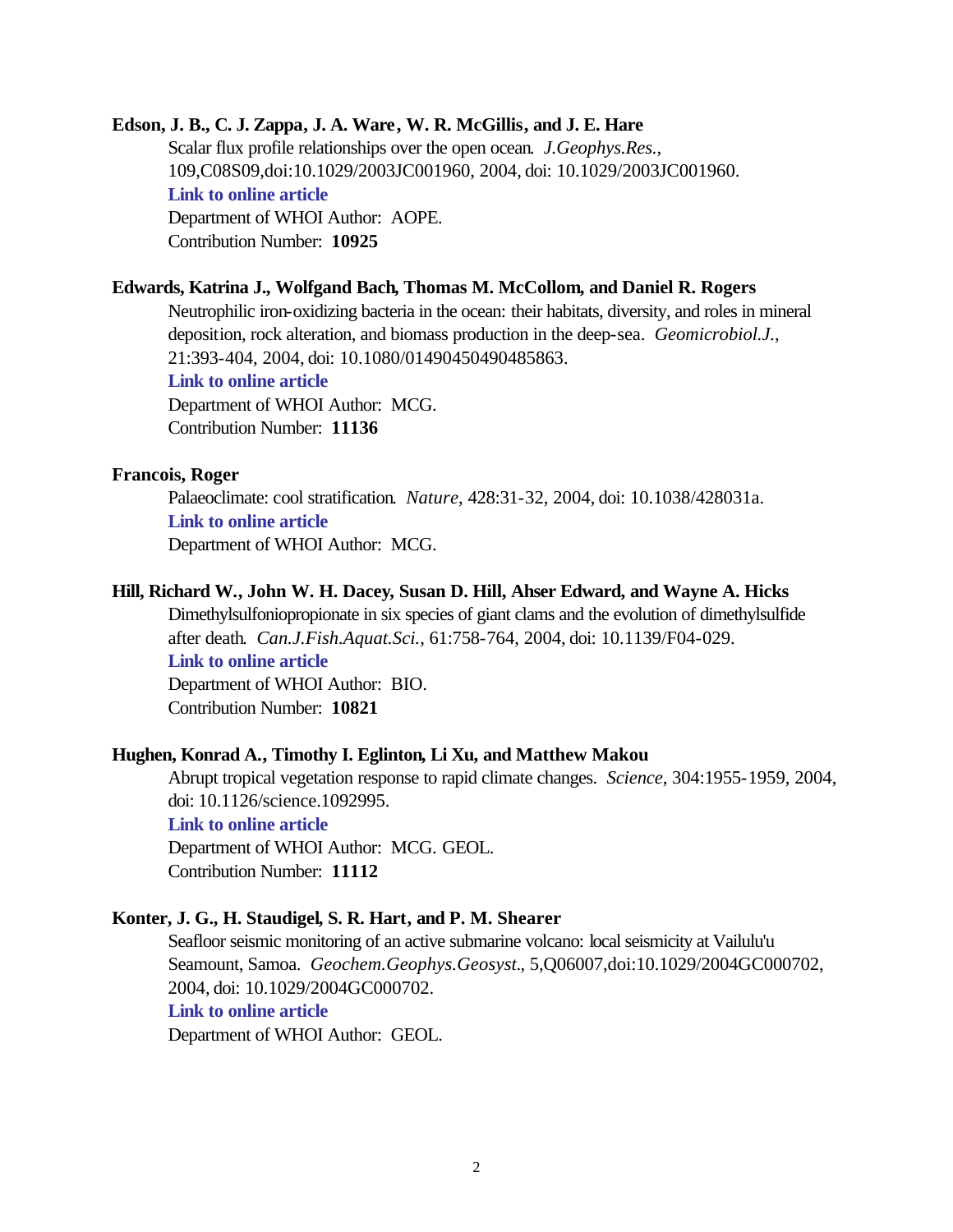# **Le Clainche, Yvonnick, Maurice Levasseur, Alain Vezina, John W. H. Dacey, and Francois J. Saucler**

Behaviour of the ocean DMS(P) pools in the Sargasso Sea viewed in a coupled physicalbiogeochemical ocean model. *Can.J.Fish.Aquat.Sci.*, 61:788-806, 2004, doi: 10.1139/F04- 027.

#### **[Link to online article](http://dx.doi.org/10.1139/F04-027)**

Department of WHOI Author: BIO.

# **Legg, Sonya**

Internal tides generated on a corrugated continental slope. Part II: Along-slope barotropic forcing. *J.Phys.Oceanogr.*, 34:1824-1838, 2004, doi: 10.1175/1520-

0485(2004)034<1824:ITGOAC>2.0.CO;2.

# **[Link to online article](http://dx.doi.org/10.1175/1520-0485(2004)034<1824:ITGOAC>2.0.CO;2)**

Department of WHOI Author: PO.

Contribution Number: **10853**

#### **Li, Aibing, and Robert S. Detrick**

Erratum to "Azimuthal anisotropy and phase velocity beneath Iceland: implication for plumeridge interaction" [Earth Planet.Sci.Lett. 214 (2003) 153-165]. *Earth Planet.Sci.Lett.*, 218:241, 2004, doi: 10.1016/S0012-821X(03)00633-2.

**[Link to online article](http://dx.doi.org/10.1016/S0012-821X(03)00633-2)**

Department of WHOI Author: GEOL.

# **Loubere, Paul, Figen Mekik, Roger Francois, and Sylvian Pichat**

Export fluxes of calcite in the eastern equatorial Pacific from the Last Glacial Maximum to present. *Paleoceanography*, 19,PA2018,doi:10.1029/2003PA000986, 2004, doi: 10.1029/2003PA000986.

#### **[Link to online article](http://dx.doi.org/10.1029/2003PA000986)**

Department of WHOI Author: MCG.

# **Lupton, John E., Douglas G. Pyle, William J. Jenkins, Ronald Greene, and Leigh Evans**

Evidence for an extensive hydrothermal plume in the Tonga-Fiji region of the South Pacific. *Geochem.Geophys.Geosyst.*, 5,Q01003,doi:10.1029/2003GC000607, 2004, doi: 10.1029/2003GC000607.

# **[Link to online article](http://dx.doi.org/10.1029/2003GC000607)**

Department of WHOI Author: MCG.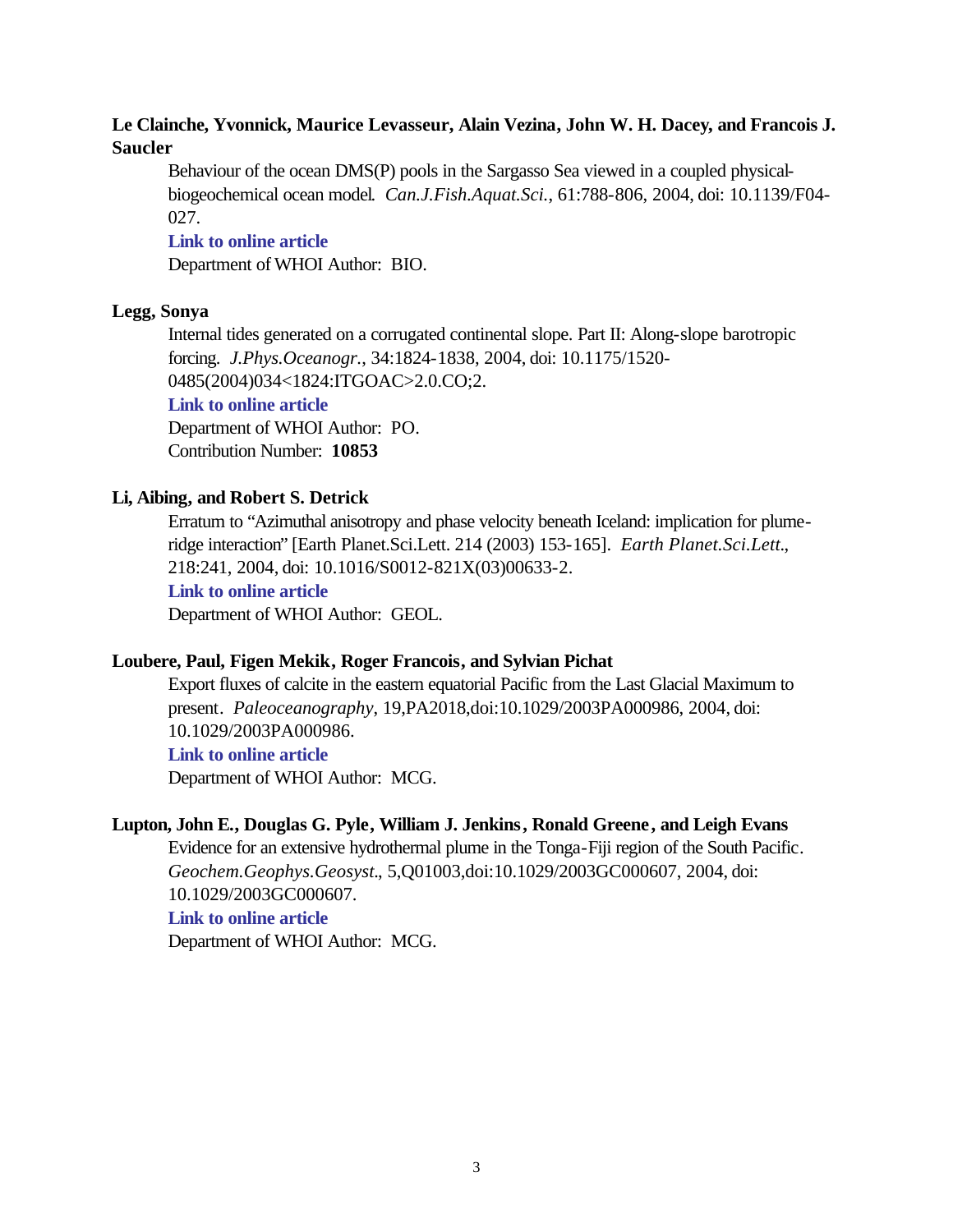#### **Madsen, P. T., I. Kerr, and R. Payne**

Echolocation clicks of two free-ranging, oceanic delphinids with different food preferences: false killer whales *Pseudorca crassidens* and Risso's dolphins *Grampus griseus*. *J.Exp.Biol.*, 207:1811-1823, 2004, doi: 10.1242/jeb.00966. **[Link to online article](http://dx.doi.org/10.1242/jeb.00966)** Department of WHOI Author: BIO.

### **Menzies, M., M. Obata, S. Arai, J.-L. Bodinier, D. Kohlstedt, F. Frey, K. Ozawa, N. Shimizu, and R. Vissers**

Orogenic lherzolites and mantle processes: editorial. *J.Petrol.*, 45:221-222, 2004, doi: 10.1093/petrology/egg111. **[Link to online article](http://dx.doi.org/10.1093/petrology/egg111)** Department of WHOI Author: GEOL.

# **Miller, Patrick J. O., Mark Johnson, Peter L. Tyack, and Eugene A. Terray**

Swimming gaits, passive drag, and buoyancy of diving sperm whales, *Physeter macrocephalus*. *J.Exp.Biol.*, 207:1953-1967, 2004, doi: 10.1242/jeb.00993. **[Link to online article](http://dx.doi.org/10.1242/jeb.00993)** Department of WHOI Author: BIO. AOPE.

Contribution Number: **11074**

#### **Miller, Patrick J. O., Ari D. Shapiro, Peter L. Tyack, and Andrew R. Solow**

Call-type matching in vocal exchanges of free-ranging resident killer whales, *Orcinus orca*. *Anim.Behav.*, 67:1099-1107, 2004, doi: 10.1016/j.anbehav.2003.06.017. **[Link to online article](http://dx.doi.org/10.1016/j.anbehav.2003.06.017)** Department of WHOI Author: BIO. MPC.

Contribution Number: **10728**

#### **Mizuta, Genta, and Nelson G. Hogg**

Structure of the circulation induced by a shoaling topographic wave. *J.Phys.Oceanogr.*, 34:1793-1810, 2004, doi: 10.1175/1520-0485(2004)034<1793:SOTCIB>2.0.CO;2. **[Link to online article](http://dx.doi.org/10.1175/1520-0485(2004)034<1793:SOTCIB>2.0.CO;2)**

Department of WHOI Author: PO. Contribution Number: **11051**

# **Pilskaln, C. H., S. J. Manganini, T. W. Trull, L. Armand, W. Howard, V. L. Asper, and R. Massom**

Geochemical particle fluxes in the Southern Indian Ocean seasonal ice zone: Prydz Bay region, East Antarctica. *Deep-Sea Res.I*, 51:307-332, 2004, doi: 10.1016/j.dsr.2003.10.010. **[Link to online article](http://dx.doi.org/10.1016/j.dsr.2003.10.010)**

Department of WHOI Author: GEOL.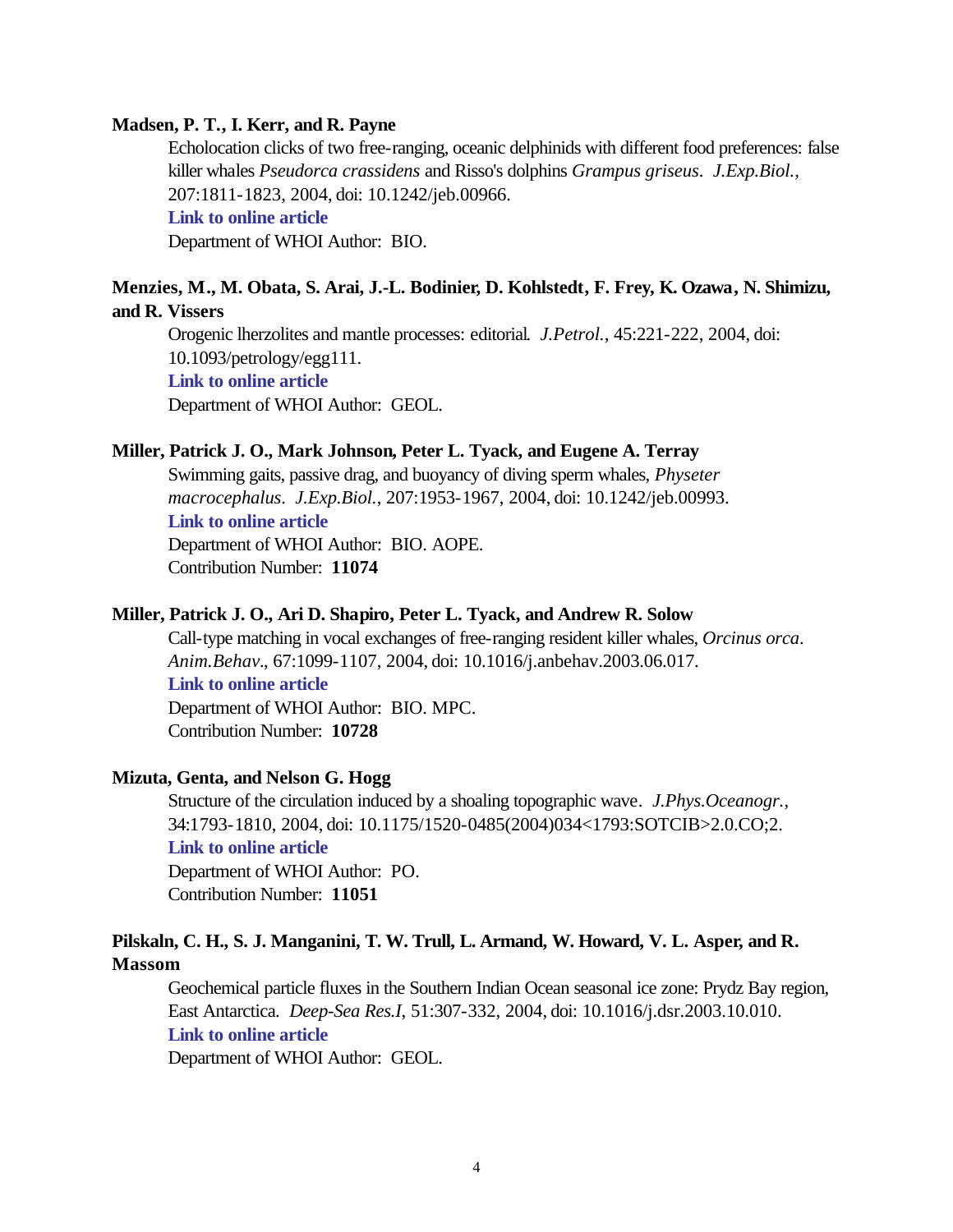#### **Pratt, L. J.**

Recent progress on understanding the effects of rotation in models of sea straits. *Deep-Sea Res.II*, 51:351-369, 2004, doi: 10.1016/j.dsr2.2003.06.005. **[Link to online article](http://dx.doi.org/10.1016/j.dsr2.2003.06.005)** Department of WHOI Author: PO.

#### **Pratt, Larry J., and David A. Smeed**

Editorial. *Deep-Sea Res.II*, 51:319, 2004, doi: 10.1016/j.dsr2.2004.06.001. **[Link to online article](http://dx.doi.org/10.1016/j.dsr2.2004.06.001)** Department of WHOI Author: PO.

# **Sassen, Roger, Harry H. Roberts, Robert Carney, Alexei V. Milkov, Debra A. DeFreitas, Brian Lanoil, and Chaunlun Zhang**

Free hydrocarbon gas, gas hydrate, and authigenic minerals in chemosynthetic communities of the northern Gulf of Mexico continental slope: relation to microbial processes. *Chem.Geol.*, 205:195-217, 2004, doi: 10.1016/j.chemgeo.2003.12.032.

#### **[Link to online article](http://dx.doi.org/10.1016/j.chemgeo.2003.12.032)**

Department of WHOI Author: GEOL.

#### **Savoye, N., K. O. Buesseler, D. Cardinal, and F. Dehairs**

 $234$ Th deficit and excess in the Southern Ocean during spring 2001: particle export and remineralization. *Geophys.Res.Lett.*, 31,L12301,doi:10.1029/2004GL019744, 2004, doi: 10.1029/2004GL019744.

#### **[Link to online article](http://dx.doi.org/10.1029/2004GL019744)**

Department of WHOI Author: MCG.

#### **Solow, Andrew R., and Christopher J. Costello**

Estimating the rate of species introductions from the discovery record. *Ecology*, 85:1822- 1825, 2004.

**[Link to online article](http://www.esajournals.org/pdfserv/i0012-9658-085-07-1822.pdf)**

Department of WHOI Author: MPC.

#### **Stark, Sheila, Williams J. Jenkins, and Scott C. Doney**

Deposition and recirculation of tritium in the North Pacific Ocean. *J.Geophys.Res.*, 109,C06009,doi:10.1029/2003JC002150, 2004, doi: 10.1029/2003JC002150. **[Link to online article](http://dx.doi.org/10.1029/2003JC002150)**

Department of WHOI Author: MCG.